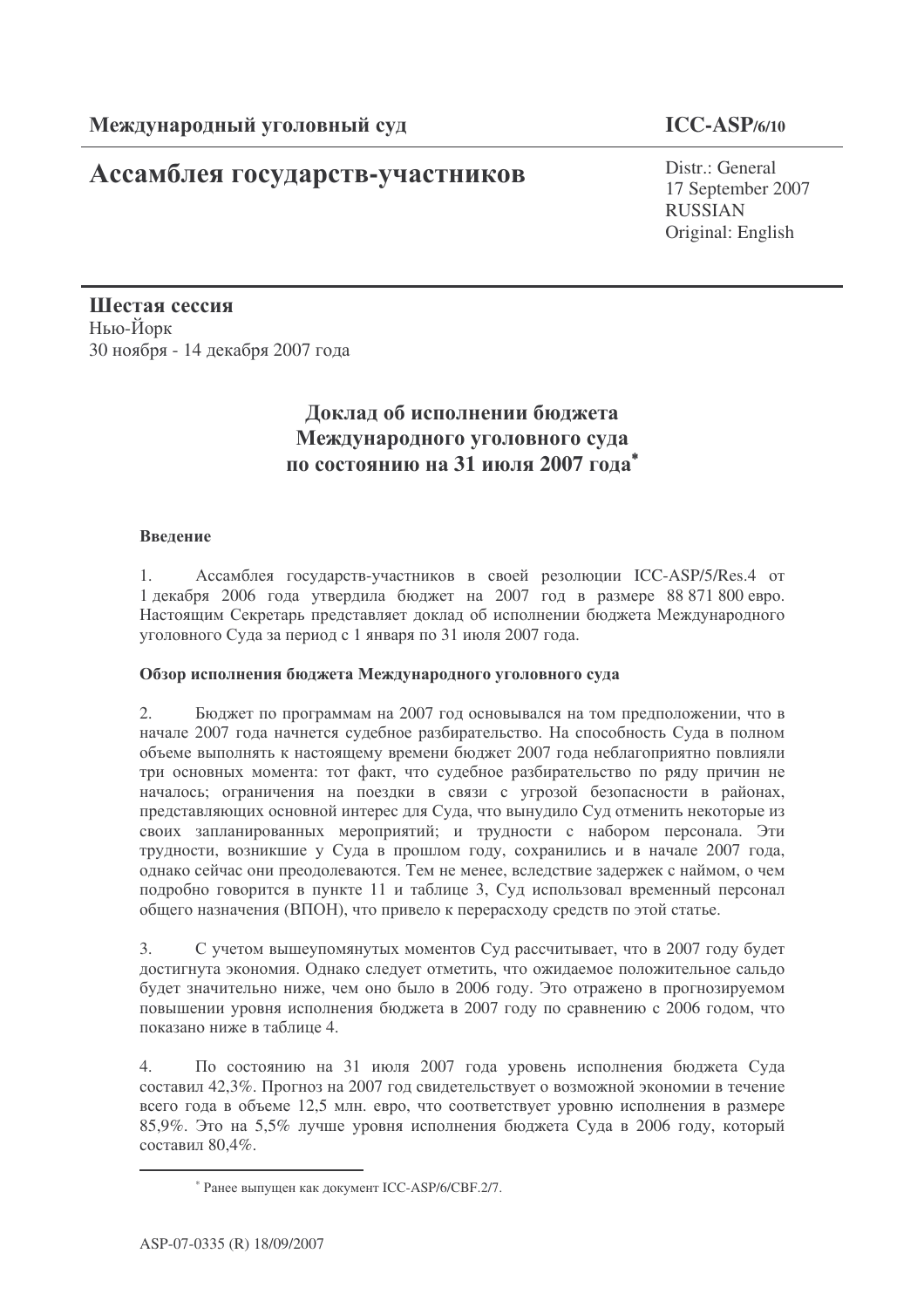5. Исполнение бюджета по состоянию на 31 июля и прогноз на период до конца года показаны ниже в таблицах - в первой с разбивкой по статьям расходов (таблица 1) и во второй с разбивкой по основным программам (таблица 2).

#### Таблица 1. Исполнение бюджета 2007 года: использование ресурсов с разбивкой по статьям расходов - всего МУС (в тыс. евро)

|                                                                   | Утвержденный<br>бюджет на 2007 год<br>[1] | Расходы <sup>1</sup> по<br>состоянию на<br>31 июля<br>2007 года<br>$[2]$ | Уровень исполнения<br>по состоянию на<br>31 июля 2007 года в<br>$\%$<br>$[2]/[1]=[3]$ | Прогноз на<br>2007 год<br>$[4]$ | Прогнозируемый<br>уровень<br>исполнения по<br>состоянию на<br>31 декабря<br>2007 года в %<br>$[4]/[1]=[5]$ |
|-------------------------------------------------------------------|-------------------------------------------|--------------------------------------------------------------------------|---------------------------------------------------------------------------------------|---------------------------------|------------------------------------------------------------------------------------------------------------|
| Судьи                                                             | 5833                                      | 1669                                                                     | 28,6                                                                                  | $5712^2$                        | 97,9                                                                                                       |
| Итого по судьям                                                   | 5833                                      | 1669                                                                     | 28,6                                                                                  | 5 7 1 2                         | 97,9                                                                                                       |
| Расходы по персоналу                                              | 47 021                                    | 19 372                                                                   | 41,2                                                                                  | 36 239                          | 77,1                                                                                                       |
| Временный персонал общего<br>назначения<br>Временный персонал для | 7 1 0 6                                   | 4675                                                                     | 65,8                                                                                  | 8 3 3 6                         | 117,3                                                                                                      |
| обслуживания заседаний                                            | 1672                                      | 286                                                                      | 17,1                                                                                  | 1 600                           | 95,7                                                                                                       |
| Сверхурочные                                                      | 324                                       | 114                                                                      | 35,2                                                                                  | 265                             | 81,8                                                                                                       |
| Консультанты                                                      | 239                                       | 168                                                                      | 70,3                                                                                  | 288                             | 120,6                                                                                                      |
| Итого расходы по сотрудникам                                      | 56 362                                    | 24 615                                                                   | 43,7                                                                                  | 46728                           | 82,9                                                                                                       |
| Путевые расходы                                                   | 4 0 5 8                                   | 1620                                                                     | 39.9                                                                                  | 3 0 5 8                         | 75,4                                                                                                       |
| Представительские расходы                                         | 48                                        | 22                                                                       | 45,8                                                                                  | 48                              | 100,0                                                                                                      |
| Услуги по контрактам, включая<br>профессиональную подготовку      | 7539                                      | 2976                                                                     | 39,5                                                                                  | 7052                            | 93,5                                                                                                       |
| Общие оперативные расходы                                         | 11 308                                    | 5 2 2 1                                                                  | 46,2                                                                                  | 10 265                          | 90,8                                                                                                       |
| Принадлежности и материалы                                        | 1 500                                     | 507                                                                      | 33,8                                                                                  | 1 0 6 9                         | 71,3                                                                                                       |
| Мебель и оборудование                                             | 2 2 2 3                                   | 944                                                                      | 42,5                                                                                  | 2418                            | 108,8                                                                                                      |
| Итого расходы по статьям, не<br>связанным с сотрудниками          | 26 677                                    | 11 290                                                                   | 42,3                                                                                  | 23 909                          | 89,6                                                                                                       |
| Всего по МУС                                                      | 88 872                                    | 37 574                                                                   | 42,3                                                                                  | 76 350                          | 85,9                                                                                                       |

Примечания:

1. Состояние SAP на 21 августа 2007 года.

2. 2,85 млн. евро - это прогнозируемые на 2007 год цифры по пенсиям судей, исчисляемым на накопительной

основе.

#### Таблица 2. Исполнение бюджета 2007 года: резюме по основным программам (в тыс. евро)\*

|                             | Утвержденный<br>бюджет на 2007 год | Расходы по<br>состоянию на<br>31 июля<br>2007 года | Уровень<br>исполнения по<br>состоянию на<br>31 июля 2007 года<br>$B\%$ | Прогноз на<br>2007 год | Прогнозируемый<br>уровень исполнения<br>по состоянию на<br>31 декабря 2007 года<br>$B\%$ |
|-----------------------------|------------------------------------|----------------------------------------------------|------------------------------------------------------------------------|------------------------|------------------------------------------------------------------------------------------|
|                             | [1]                                | $[2]$                                              | $[2]/[1]=[3]$                                                          | [4]                    | $[4]/[1]=[5]$                                                                            |
| Основная программа I        |                                    |                                                    |                                                                        |                        |                                                                                          |
| Судебные органы             | 9 9 9 9                            | 3458                                               | 34,5                                                                   | 8954                   | 89,6                                                                                     |
| Основная программа II       |                                    |                                                    |                                                                        |                        |                                                                                          |
| Канцелярия Прокурора        | 23 37 1                            | 9 7 4 3                                            | 41,7                                                                   | 19675                  | 84,2                                                                                     |
| Основная программа III      |                                    |                                                    |                                                                        |                        |                                                                                          |
| Секретариат Суда            | 48 841                             | 23 21 3                                            | 47,5                                                                   | 42 676                 | 87,4                                                                                     |
| Основная программа IV       |                                    |                                                    |                                                                        |                        |                                                                                          |
| Секретариат АГУ             | 4 3 7 8                            | 925                                                | 21,1                                                                   | 3822                   | 87,3                                                                                     |
| Основная программа V        |                                    |                                                    |                                                                        |                        |                                                                                          |
| Инвестиции в помещения Суда | 2 2 8 3                            | 235                                                | 10,3                                                                   | 1 2 2 2                | 53,5                                                                                     |
| Всего МУС                   | 88 872                             | 37 574                                             | 42,3                                                                   | 76 350                 | 85,9                                                                                     |

\* Включены распределенные эксплуатационные расходы.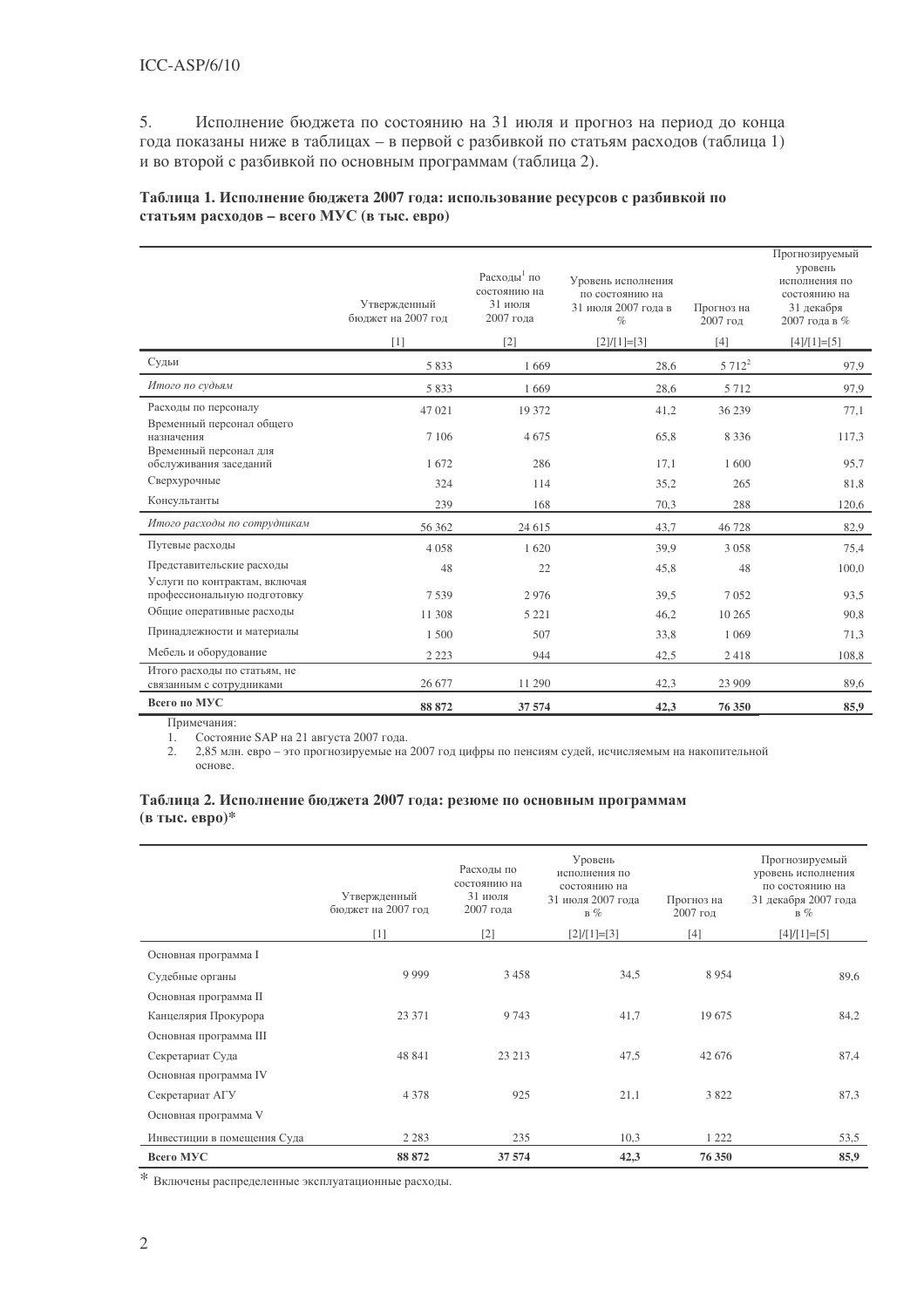#### Обзор использования ресурсов

Улучшение уровня исполнения бюджета Суда в 2007 году обусловлено рядом 6. одновременно возникших факторов. Недобор персонала был частично компенсирован увеличением по бюджетной статье ВПОН. Сравнительно низкий уровень исполнения Основной программы IV по состоянию на июль связан с неравномерным распределением расходов по этой программе. Основные заседания пройдут в четвертом квартале 2007 года, что приведет к более полному использованию средств. По Основной программе V (Инвестиции в помещения Суда) расходы пока невелики по сравнению с бюджетом из-за изменений в предположениях, касающихся временных помещений. И наконец, на бюджете отразились не предусмотренные в нем капиталовложения в инфраструктуру в Центральноафриканской Республике, в частности в том что касается мебели и оборудования.

7. Суд стремится увязывать прогнозируемое улучшение исполнения бюджета в размере 85,9% в 2007 году с теми трудностями, с которыми он сталкивается при получении взносов от государств-участников. По состоянию на 31 июля невыплаченные взносы за 2007 год составляли 23% от начисленных взносов за текущий год. Кроме того, невыплаченные взносы за предыдущие годы составили примерно 5 млн. евро. Суд уверен, что достигнутый в этом году прогресс в исполнении бюджета сохранится и в 2008 году, и обеспокоен тем, что поздние платежи и эффективное исполнение бюджета в сочетании могут создать в будущем финансовые трудности для Суда. Поэтому все большее значение для Суда будут иметь усилия, направленные на скорейшее получение в текущем году всех причитающихся взносов.

8. Основную программу V по-прежнему трудно анализировать с точки зрения уровня исполнения ввиду того факта, что сделанные в бюджете предположения быстро устарели. Согласно новым предположениям, у Суда будет сохраняться проблема, вызванная ограниченностью площадей. Эти ограничения частично компенсируются принятием таких альтернативных мер, как строительство дополнительного помещения для сервера на незанятой автомобильной стоянке у здания штаб-квартиры.

9. Ниже на рис. 1 приводится сравнение базовых бюджетных ассигнований и расходов Суда. На рис. 2 показана информация о бюджетных ассигнованиях и расходах, связанных с ситуациями.



Рис. 1. Сравнение базовых бюджетных ассигнований и расходов с разбивкой по основным программам по состоянию на 31 июля 2007 года (в тыс. евро)

Примечание: ОП I = Основная программа I, Судебные органы; ОП II = Основная программа II, Канцелярия Прокурора; ОП III = Основная программа III, Секретариат Суда; ОП IV = Основная программа IV, Секретариат Ассамблеи государств-участников; ОП V = Основная программа V, Инвестиции в помещения Суда.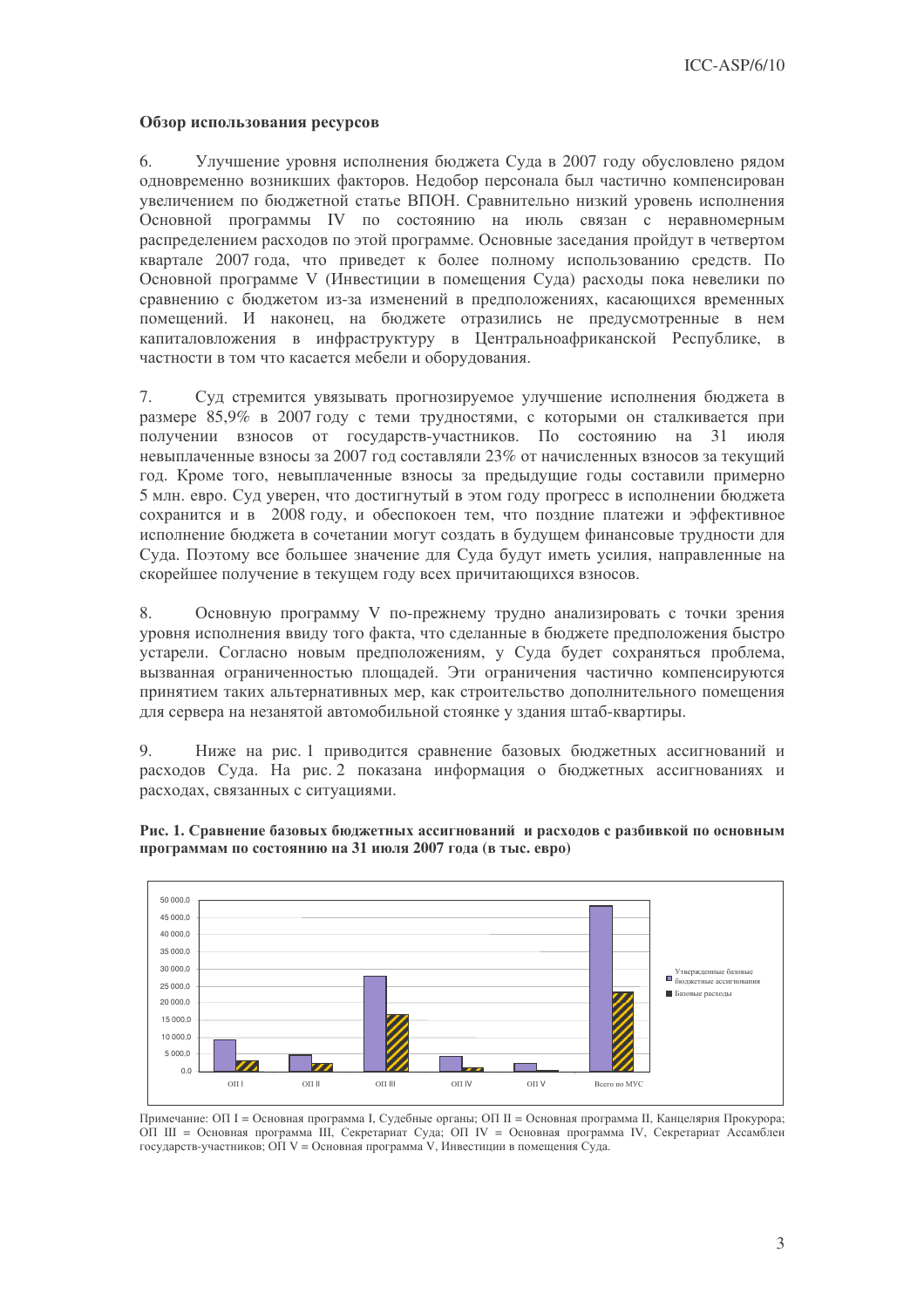Рис. 2. Сравнение бюджетных ассигнований и расходов, связанных с ситуациями, с разбивкой по основным программам по состоянию на 31 июля 2007 года (в тыс. евро)



Примечание: ОП I = Основная программа I, Судебные органы; ОП II = Основная программа II, Канцелярия Прокурора; ОП III = Основная программа III, Секретариат Суда; ОП IV = Основная программа IV, Секретариат Ассамблеи государств-участников; ОП V = Основная программа V, Инвестиции в помещения Суда.

 $10.$ Дополнительные данные о базовом бюджете и бюджете, связанном с ситуациями, с разбивкой по основным программам приводятся в таблицах 1 а и 1 b приложения.

В двух таблицах, приведенных ниже, содержатся данные о замещении 11. должностей. Были приняты меры по ускорению процесса найма сотрудников, и одновременно рассматриваются возможные дальнейшие меры. Суд предполагает, что к концу года будет замещено еще 83 должности, что приведет к сокращению количества незамещенных должностей.

Таблица 3. Штатное расписание на 2007 год: утвержденные и замешенные должности с разбивкой по категориям (категория специалистов и категория сотрудников общего обслуживания)

|                                                    | Категория      | Утвержденные<br>лолжности на<br>2007 год | Замещенные<br>должности по<br>состоянию на<br>31 июля<br>2007 года | Замещаемые<br>должности по<br>состоянию на<br>31 июля<br>2007 года | Объявленные, но<br>еше не<br>замешаемые<br>должности по<br>состоянию на<br>31 июля<br>2007 года | Необъявленные<br>вакантные<br>должности по<br>состоянию на<br>31 июля<br>2007 года | Прогнозы в<br>отношении<br>заполнения<br>лолжностей по<br>состоянию на<br>31 декабря<br>2007 года |
|----------------------------------------------------|----------------|------------------------------------------|--------------------------------------------------------------------|--------------------------------------------------------------------|-------------------------------------------------------------------------------------------------|------------------------------------------------------------------------------------|---------------------------------------------------------------------------------------------------|
|                                                    | [1]            | $[2]$                                    | [3]                                                                | $[4]$                                                              | [5]                                                                                             | [6]                                                                                | [7]                                                                                               |
| Основная программа I                               | C              | 27                                       | 21                                                                 |                                                                    |                                                                                                 |                                                                                    | 23                                                                                                |
|                                                    | $^{00}$        | 16                                       | 9                                                                  |                                                                    |                                                                                                 |                                                                                    | 13                                                                                                |
| Основная программа II                              | С              | 135                                      | 93                                                                 | 23                                                                 | 10                                                                                              | 8                                                                                  | 110                                                                                               |
|                                                    | O <sub>O</sub> | 65                                       | 45                                                                 |                                                                    | 9                                                                                               |                                                                                    | 60                                                                                                |
| Основная программа III                             | C              | 159                                      | 118                                                                | 16                                                                 | 22                                                                                              |                                                                                    | 128                                                                                               |
|                                                    | $^{00}$        | 233                                      | 179                                                                | 25                                                                 | 13                                                                                              | 15                                                                                 | 215                                                                                               |
| Основная программа IV                              | C              |                                          | 3                                                                  | $\Omega$                                                           | $\Omega$                                                                                        |                                                                                    | 3                                                                                                 |
|                                                    | $^{00}$        |                                          |                                                                    | 0                                                                  | $\Omega$                                                                                        |                                                                                    |                                                                                                   |
| Основная программа V                               | C              |                                          | 0                                                                  |                                                                    |                                                                                                 |                                                                                    |                                                                                                   |
| Инвестиции в помещения Суда                        | $_{\rm OO}$    |                                          | 0                                                                  | $\Omega$                                                           | $\mathbf{0}$                                                                                    |                                                                                    | $\theta$                                                                                          |
| Итого сотрудников категории<br>специалистов        | C              | 327                                      | 235                                                                | 45                                                                 | 34                                                                                              | 15                                                                                 | 264                                                                                               |
| Итого сотрудников категории<br>обшего обслуживания | 00             | 320                                      | 237                                                                | 30                                                                 | 24                                                                                              | 27                                                                                 | 291                                                                                               |
| Всего по МУС                                       |                | 647                                      | 472                                                                | 75                                                                 | 58                                                                                              | 42                                                                                 | 555                                                                                               |

 $12.$ В таблице 4 ниже показано исполнение бюджета Суда за весь период с момента его создания. Как видно из этой таблицы, показатель исполнения бюджета улучшился с 69.5% в 2002-2003 объединенном бюджетном году, который ознаменовал начало работы Суда, до 80,4% в конце 2006 года. Ожидается, что в 2007 году уровень исполнения бюджета еще повысится - до 85,9%.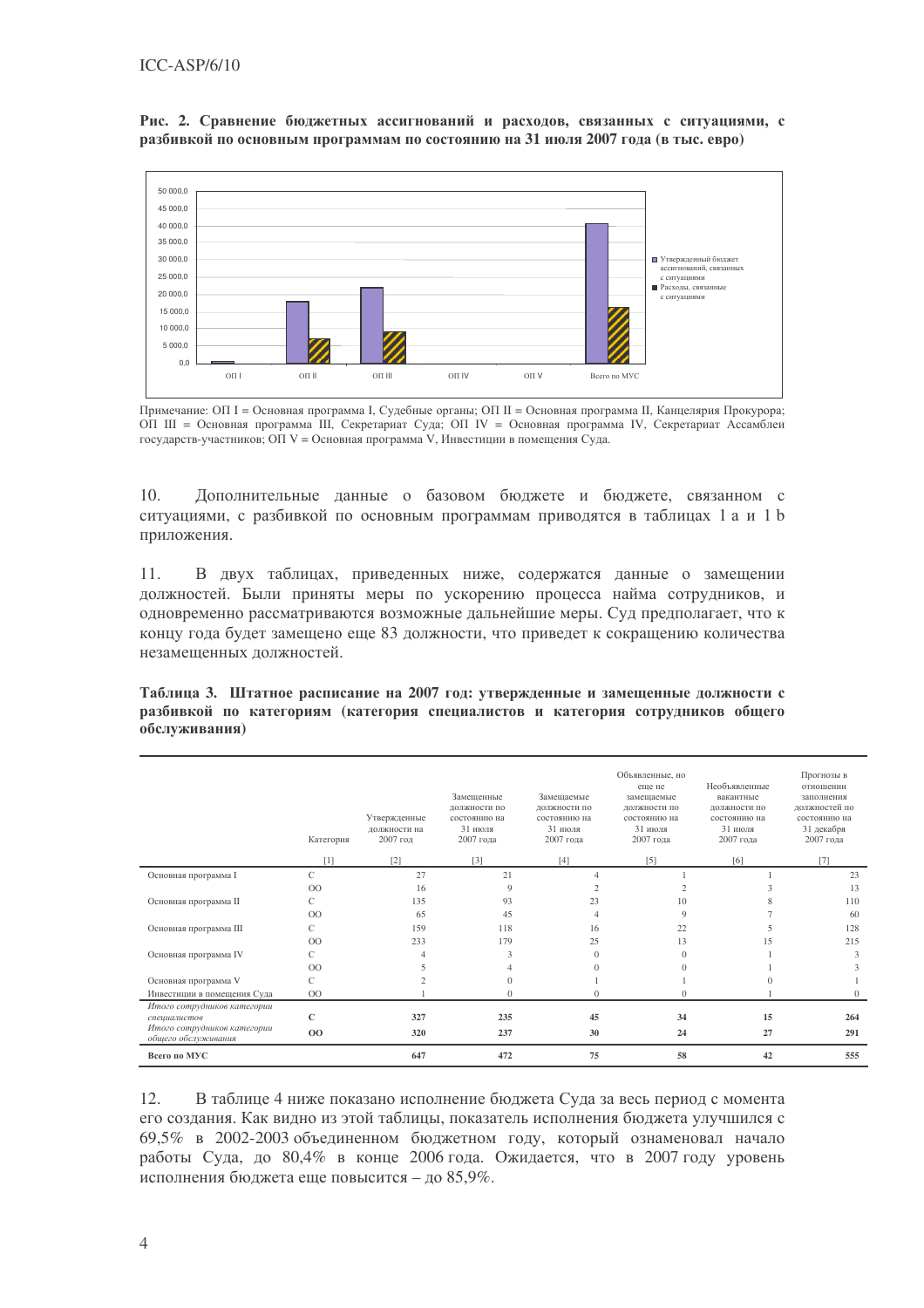| Бюджетный год | Утвержденный бюджет<br>[1] | Расходы по состоянию<br>на 31 августа | Уровень исполнения по<br>состоянию на<br>31 августа – в $%$<br>$[2]/[1]=[3]$ | Прогноз на 2007 год<br>[4] | Уровень исполнения по<br>состоянию на<br>31 декабря<br>$[4]/[1]=[5]$ |
|---------------|----------------------------|---------------------------------------|------------------------------------------------------------------------------|----------------------------|----------------------------------------------------------------------|
| 2002/2003     | 30 893                     | Данные отсутствуют                    | Данные отсутствуют                                                           | 21 479                     | 69,5                                                                 |
| 2004          | 53 071                     | 22 4 21                               | 42,2                                                                         | 43 510                     | 82,0                                                                 |
| 2005          | 66 891                     | 32 342                                | 48,4                                                                         | 62 120                     | $92.8^2$                                                             |
| 2006          | 80417                      | 37 288                                | 46,4                                                                         | 64 678                     | 80,4                                                                 |
| 2007          | 88 872                     | 44 651                                | 5,2                                                                          | 76 350                     | 85,9                                                                 |

#### Таблица 4. Сравнение исполнения бюджета за период с 2002 года по 2007 год (в тыс. евро)

1. Данные из системы SAP по состоянию на 5 сентября.

2. 6,3 млн. евро включены в качестве обязательства по пенсионному плану для судей. Без расходов на пенсионное обеспечение уровень исполнения составил бы 83,4%.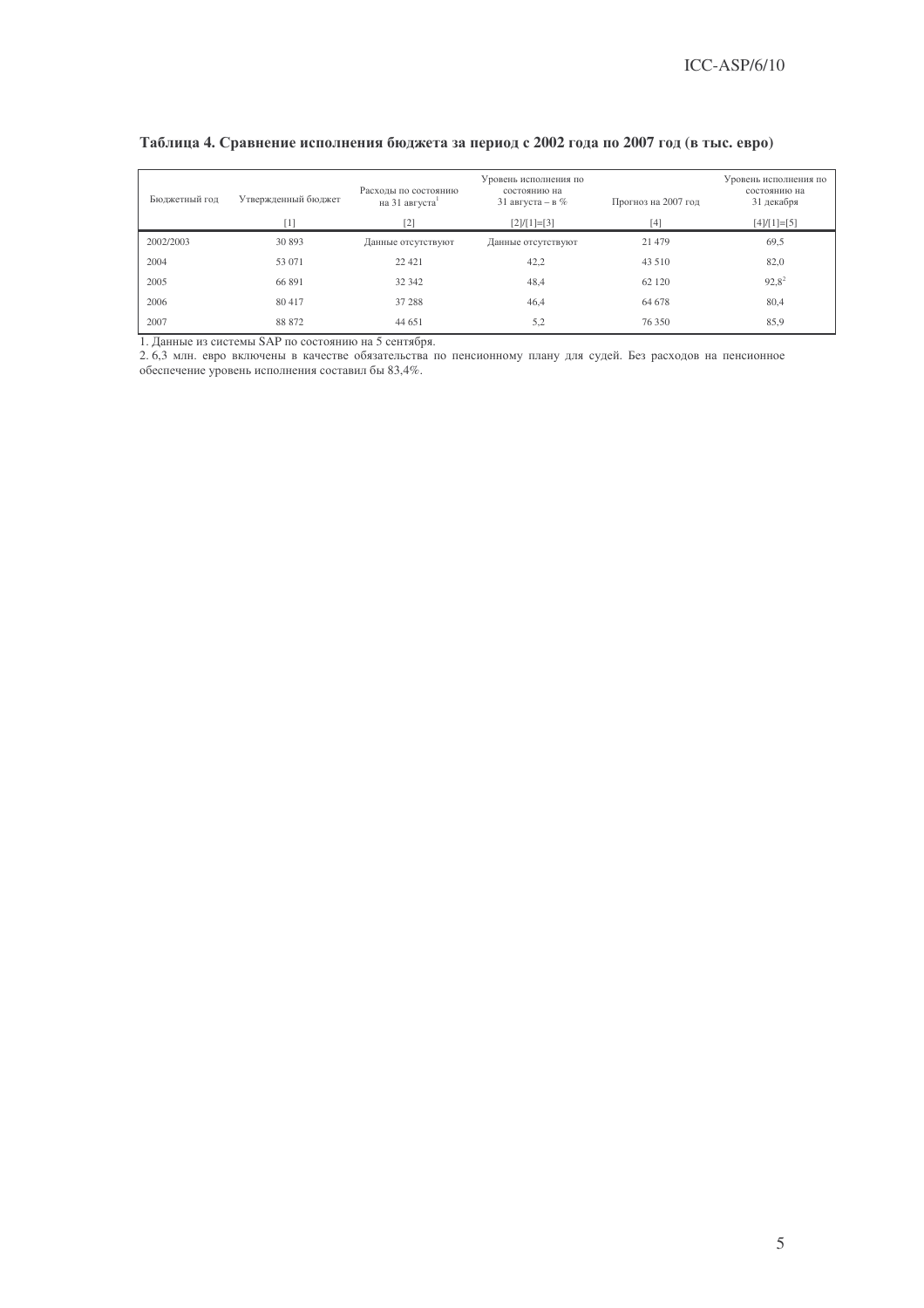## Приложение

# Таблица 1а. Исполнение бюджета 2007 года с разбивкой по основным программам – базовый бюджет и расходы, связанные с ситуациями (в тыс. евро)\*

|                                                        | Базовые<br>ассигнования<br>на 2007 год | Базовые<br>расходы на<br>июль<br>2007 года | Уровень<br>исполнения в<br>$%$ по<br>состоянию на<br>31 июля<br>2007 года | Ассигнования,<br>связанные с<br>ситуациями,<br>на 2007 год | Расхолы.<br>связанные с<br>ситуациями,<br>на июль<br>2007 года | Уровень<br>исполнения в<br>$%$ по<br>состоянию на<br>31 июля<br>2007 года |
|--------------------------------------------------------|----------------------------------------|--------------------------------------------|---------------------------------------------------------------------------|------------------------------------------------------------|----------------------------------------------------------------|---------------------------------------------------------------------------|
| Основная программа I                                   | 9 2 6 3                                | 3 3 0 5                                    | 35,7                                                                      | 736                                                        | 153                                                            | 20,8                                                                      |
| Судебные органы                                        |                                        |                                            |                                                                           |                                                            |                                                                |                                                                           |
| Президиум                                              | 2471                                   | 1 0 1 5                                    | 41,1                                                                      |                                                            |                                                                |                                                                           |
| Палаты                                                 | 6792                                   | 2 2 9 0                                    | 33,7                                                                      | 736                                                        | 153                                                            | 20.8                                                                      |
| Основная программа II                                  | 5 0 0 2                                | 2 4 0 1                                    | 48,0                                                                      | 18 3 6 9                                                   | 7 3 4 4                                                        | 40,0                                                                      |
| Канцелярия Прокурора                                   |                                        |                                            |                                                                           |                                                            |                                                                |                                                                           |
| Прокурор                                               | 2912                                   | 1510                                       | 51,9                                                                      | 4580                                                       | 1561                                                           | 34,1                                                                      |
| Отдел по юрисдикции,<br>дополняемости и сотрудничеству | 899                                    | 357                                        | 39,8                                                                      | 1 0 7 6                                                    | 402                                                            | 37,3                                                                      |
| Следственный отдел                                     | 599                                    | 245                                        | 41,0                                                                      | 9 9 0 8                                                    | 4 0 3 4                                                        | 40,7                                                                      |
| Отдел уголовного преследования                         | 592                                    | 289                                        | 48,7                                                                      | 2805                                                       | 1 3 4 7                                                        | 48,0                                                                      |
| Основная программа III                                 | 27 5 13                                | 15 047                                     | 59,3                                                                      | 21 3 28                                                    | 8 1 6 0                                                        | 38,3                                                                      |
| Секретариат Суда                                       |                                        |                                            |                                                                           |                                                            |                                                                |                                                                           |
| Канцелярия Секретаря                                   | 6 1 4 2                                | 3 0 6 9                                    | 50.0                                                                      | 2 1 1 9                                                    | 784                                                            | 37,0                                                                      |
| Отдел общего административного<br>обслуживания         | 12 288                                 | 7857                                       | 63,9                                                                      | 6 3 1 1                                                    | 2979                                                           | 47,2                                                                      |
| Отдел обслуживания Суда                                | 5474                                   | 2 2 9 1                                    | 41,9                                                                      | 8611                                                       | 3 2 6 6                                                        | 37,9                                                                      |
| Секция общественной информации<br>и документации       | 1 3 1 0                                | 791                                        | 60,4                                                                      | 1 3 5 4                                                    | 279                                                            | 20,6                                                                      |
| Отдел по делам потерпевших и<br>алвокатов              | 1581                                   | 881                                        | 55,7                                                                      | 2933                                                       | 852                                                            | 29,0                                                                      |
| Секретариат Целевого фонда для<br>потерпевших          | 718                                    | 158                                        | 22,0                                                                      |                                                            |                                                                |                                                                           |
| Основная программа IV                                  | 4 3 7 8                                | 928                                        | 21,2                                                                      |                                                            |                                                                |                                                                           |
| Секретариат АГУ                                        |                                        |                                            |                                                                           |                                                            |                                                                |                                                                           |
| Основная программа V                                   | 2 2 8 3                                | 236                                        | 10,3                                                                      |                                                            |                                                                |                                                                           |
| Инвестиции в помещения Суда                            |                                        |                                            |                                                                           |                                                            |                                                                |                                                                           |
| Временные помещения                                    | 1773                                   | 126                                        | 7,1                                                                       |                                                            |                                                                |                                                                           |
| Постоянные помешения                                   | 510                                    | 110                                        | 21,6                                                                      |                                                            |                                                                |                                                                           |
| Итого по МУС                                           | 48 439                                 | 21 9 17                                    | 45,2                                                                      | 40 433                                                     | 15 657                                                         | 38,7                                                                      |

\* Включены распределенные эксплуатационные расходы.